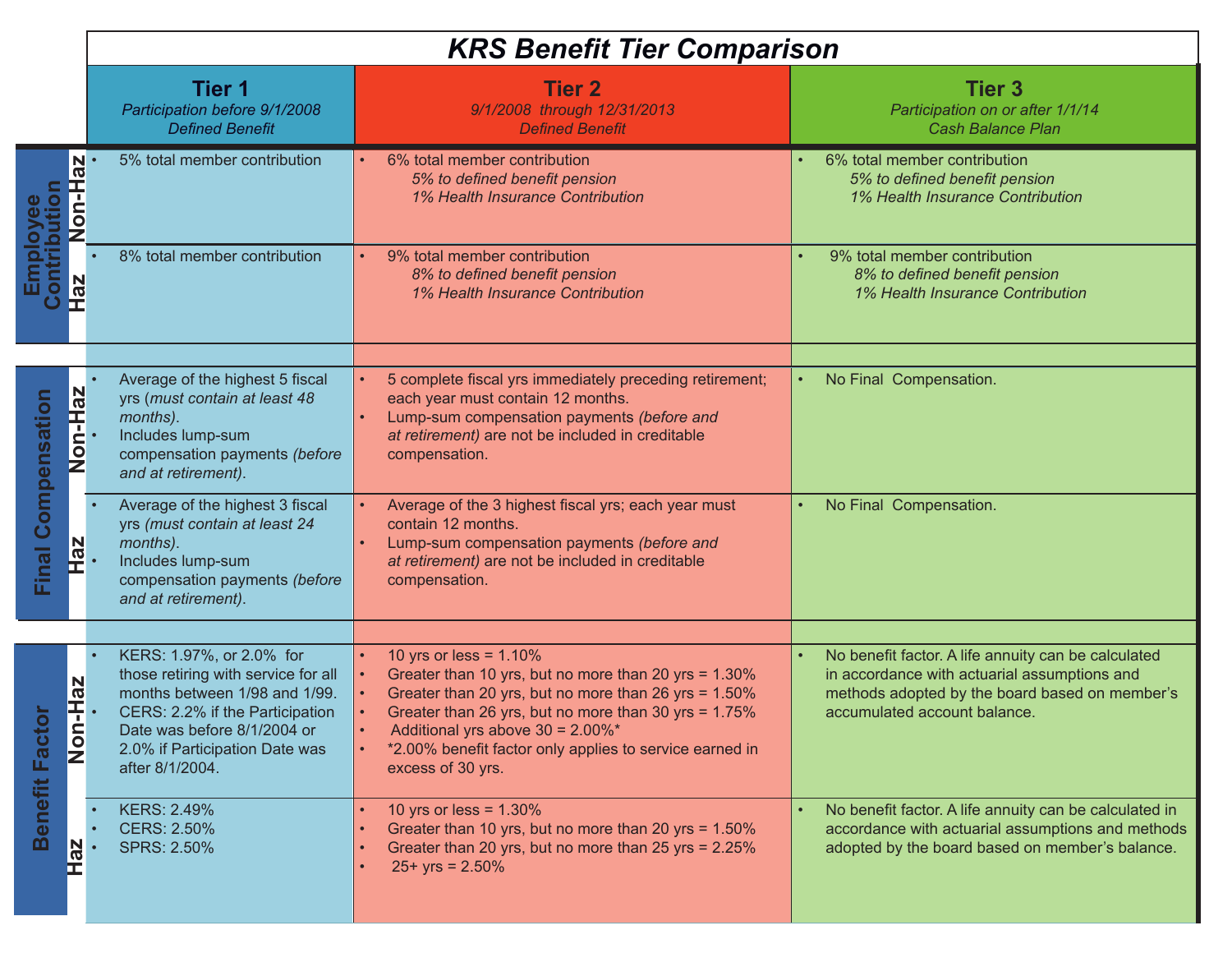|                                                                                     | <b>KRS Benefit Tier Comparison</b>                                                                                                                                      |                                                                                                                                                                                                                      |                                                                                                                                                                                                                      |
|-------------------------------------------------------------------------------------|-------------------------------------------------------------------------------------------------------------------------------------------------------------------------|----------------------------------------------------------------------------------------------------------------------------------------------------------------------------------------------------------------------|----------------------------------------------------------------------------------------------------------------------------------------------------------------------------------------------------------------------|
|                                                                                     | <b>Tier 1</b><br>Participation before 9/1/2008<br><b>Defined Benefit</b>                                                                                                | <b>Tier 2</b><br>9/1/2008 through 12/31/2013<br><b>Defined Benefit</b>                                                                                                                                               | <b>Tier 3</b><br>Participation on or after 1/1/14<br><b>Cash Balance Plan</b>                                                                                                                                        |
| Retirement<br>Non-Haz<br><b>Benet</b><br>Unreduced<br>Haz                           | Any age with 27 yrs of service<br>Age 65 with 48 months of<br>service<br>Money Purchase for age 65 with<br>less than 48 months, based on<br>contributions and interest. | Rule of 87: Member must be at least age 57 and age +<br>earned service must equal 87 yrs at retirement to retire<br>under this provision.<br>Age 65 with 5 yrs of earned service.<br>No Money Purchase calculations. | Rule of 87: Member must be at least age 57 and age<br>+ earned service must equal 87 yrs at retirement to<br>retire under this provision.<br>Age 65 with 5 yrs of earned service.<br>No Money Purchase calculations. |
|                                                                                     | Any age with 20 yrs of service<br>Age 55 with 60 months of<br>service<br>Money Purchase for age 55 with<br>less than 60 months, based on<br>contributions and interest. | Any age with 25 yrs of service.<br>Age 60 with 5 yrs of service.<br>No Money Purchase calculations.                                                                                                                  | Any age with 25 yrs of service.<br>Age 60 with 5 yrs of service.<br>No Money Purchase calculations.                                                                                                                  |
| Retirement<br><b>ZPH-1</b><br><b>Non</b><br>net<br>Reduced<br>Ber<br><b>Haz</b>     | Any age with 25 yrs of service<br>Age 55 with 5 yrs of service                                                                                                          | Age 60 with 10 yrs of service<br>Excludes purchased service (exception: refunds, omitted,<br>free military)                                                                                                          | No reduced retirement benefit                                                                                                                                                                                        |
|                                                                                     | Age 50 with 15 yrs of service                                                                                                                                           | Age 50 with 15 yrs of service<br>Excludes purchased service (exception: refunds, omitted,<br>free military)                                                                                                          | No reduced retirement benefit                                                                                                                                                                                        |
|                                                                                     |                                                                                                                                                                         |                                                                                                                                                                                                                      |                                                                                                                                                                                                                      |
| <u>Haz</u><br>$\overline{\mathbf{e}}$<br>Hon-<br>Penalty on Reduc<br>Benefit<br>Haz | About 6.5% for each year away<br>from 27 yrs or age 65                                                                                                                  | About 6.5% for each year away from the rule of 87 or age<br>65, if age 60 with 10 yrs of service                                                                                                                     | No reduced retirement benefit                                                                                                                                                                                        |
|                                                                                     | About 6.5% for each year away<br>from 20 yrs or age 55                                                                                                                  | About 6.5% for each year away from 25 yrs or age 60                                                                                                                                                                  | No reduced retirement benefit                                                                                                                                                                                        |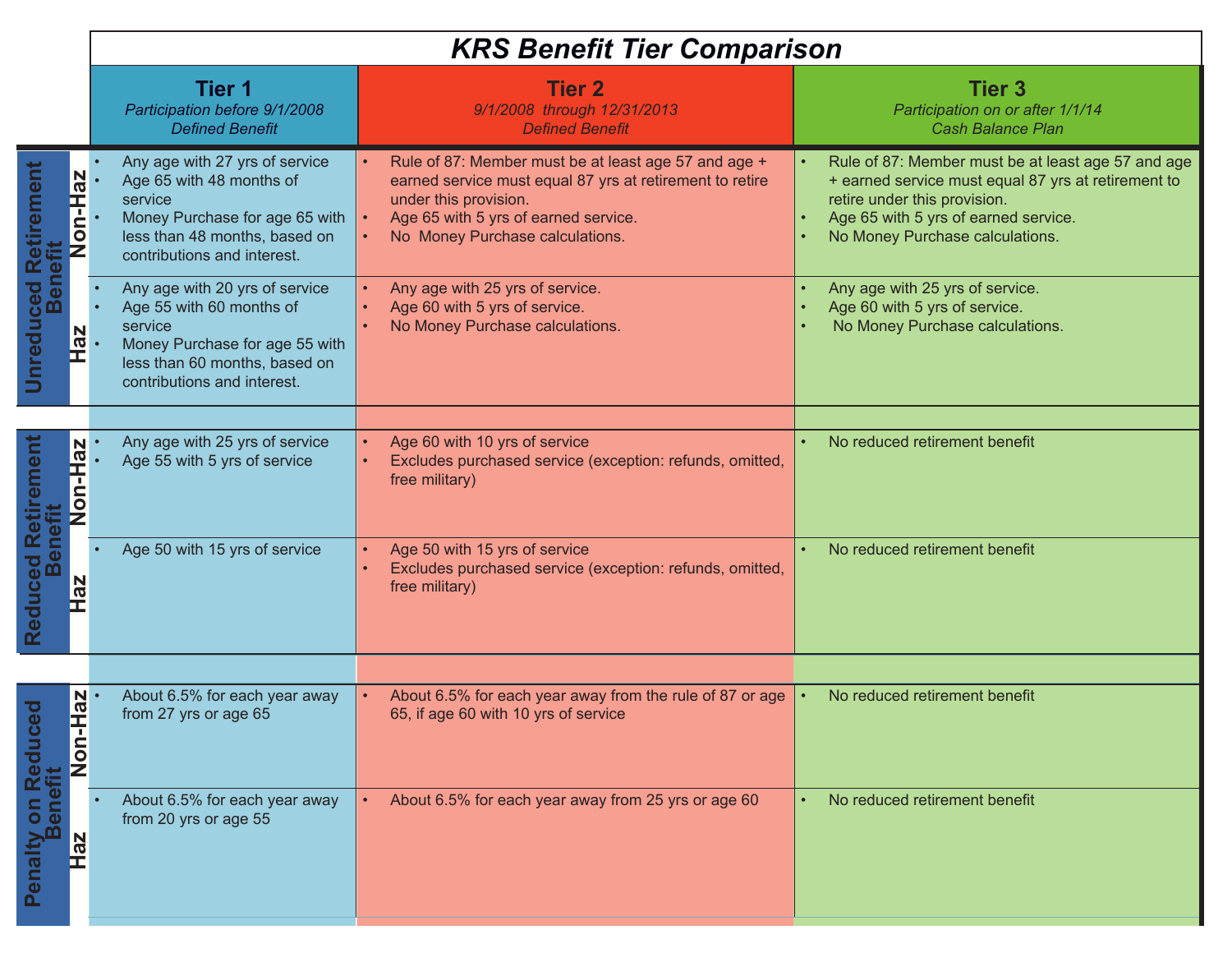| <b>KRS Benefit Tier Comparison</b> |  |  |  |
|------------------------------------|--|--|--|
|------------------------------------|--|--|--|

|                                                          | Tier 1<br>Participation before 9/1/2008<br><b>Defined Benefit</b>                                                                                                                                                                                                                                                                                                                                                                                                                          | <b>Tier 2</b><br>9/1/2008 through 12/31/2013<br><b>Defined Benefit</b>                                                                                                                                                                                      | <b>Tier 3</b><br>Participation on or after 1/1/14<br><b>Cash Balance Plan</b>                                                                                                                                                                           |
|----------------------------------------------------------|--------------------------------------------------------------------------------------------------------------------------------------------------------------------------------------------------------------------------------------------------------------------------------------------------------------------------------------------------------------------------------------------------------------------------------------------------------------------------------------------|-------------------------------------------------------------------------------------------------------------------------------------------------------------------------------------------------------------------------------------------------------------|---------------------------------------------------------------------------------------------------------------------------------------------------------------------------------------------------------------------------------------------------------|
| N<br><b>Insurance</b>                                    | Participation before 7/2003:<br>Based on yrs of service and<br>type of service KRS pays a<br>percentage of the monthly<br>contribution rate<br><b>Reparticipation after 7/2003:</b><br>$\frac{1}{\sqrt{2}}$ . 10 years of earned service retirement to be eligible insurance benefits<br>10 years of earned service at<br>retirement to be eligible for<br>Benefit of \$10 per month for<br>each year of earned service<br>without regard to a maximum<br>dollar amount; adjusted annually | 15 yrs for eligibility<br>Benefit of \$10 per month for each year of earned service<br>without regard to maximum dollar amount; adjusted by<br>1.5% annually                                                                                                | 15 yrs for eligibility<br>Benefit of \$10 per month for each year of earned<br>service without regard to maximum dollar amount;<br>adjusted by 1.5% annually                                                                                            |
| Health<br>Haz                                            | Participation before 7/2003:<br>Based on yrs of service and<br>type of service KRS pays a<br>percentage of the monthly<br>contribution rate<br>Participation after 7/2003:<br>10 yrs of earned service at<br>retirement to be eligible for<br>insurance benefits<br>Benefit of \$15 per month for<br>each year of earned service<br>without regard to a maximum<br>dollar amount; adjusted annually                                                                                        | 15 yrs for eligibility<br>Benefit of \$15 per month for each year of earned service<br>without regard to maximum dollar amount; adjusted by<br>1.5% annually. \$10 per month for each year of hazardous<br>service for surviving spouse of deceased member. | 15 yrs for eilgibility<br>Benefit of \$15 per month for each year of service<br>without regard to maximum dollar amount; adjusted<br>by 1.5% annually. \$10 per month for each year of<br>hazardous service for surviving spouse of deceased<br>member. |
|                                                          |                                                                                                                                                                                                                                                                                                                                                                                                                                                                                            |                                                                                                                                                                                                                                                             |                                                                                                                                                                                                                                                         |
| ಹ<br>N<br>Retirement<br>Non-Haz/Haz<br><b>Sick Leave</b> | <b>KERS: Unlimited amount (most</b><br>agencies) amount used toward<br>determining retirement benefits.<br><b>CERS: (Optional for CERS</b><br>employers) Employer chooses<br>level and amount used toward<br>determining retirement benefits.                                                                                                                                                                                                                                              | Limited to 12 months between KERS, CERS, and SPRS<br>for purposes of determining monthly benefits.<br>Does not count towards retirement eligibility or health<br>insurance.                                                                                 | Not eligible for sick leave credit.<br>Not eligible for sick leave credit in CERS if<br>Participation Date in CERS is on or after 1/1/2014<br>even if an earlier Participation Date is established in<br><b>KERS or SPRS.</b>                           |